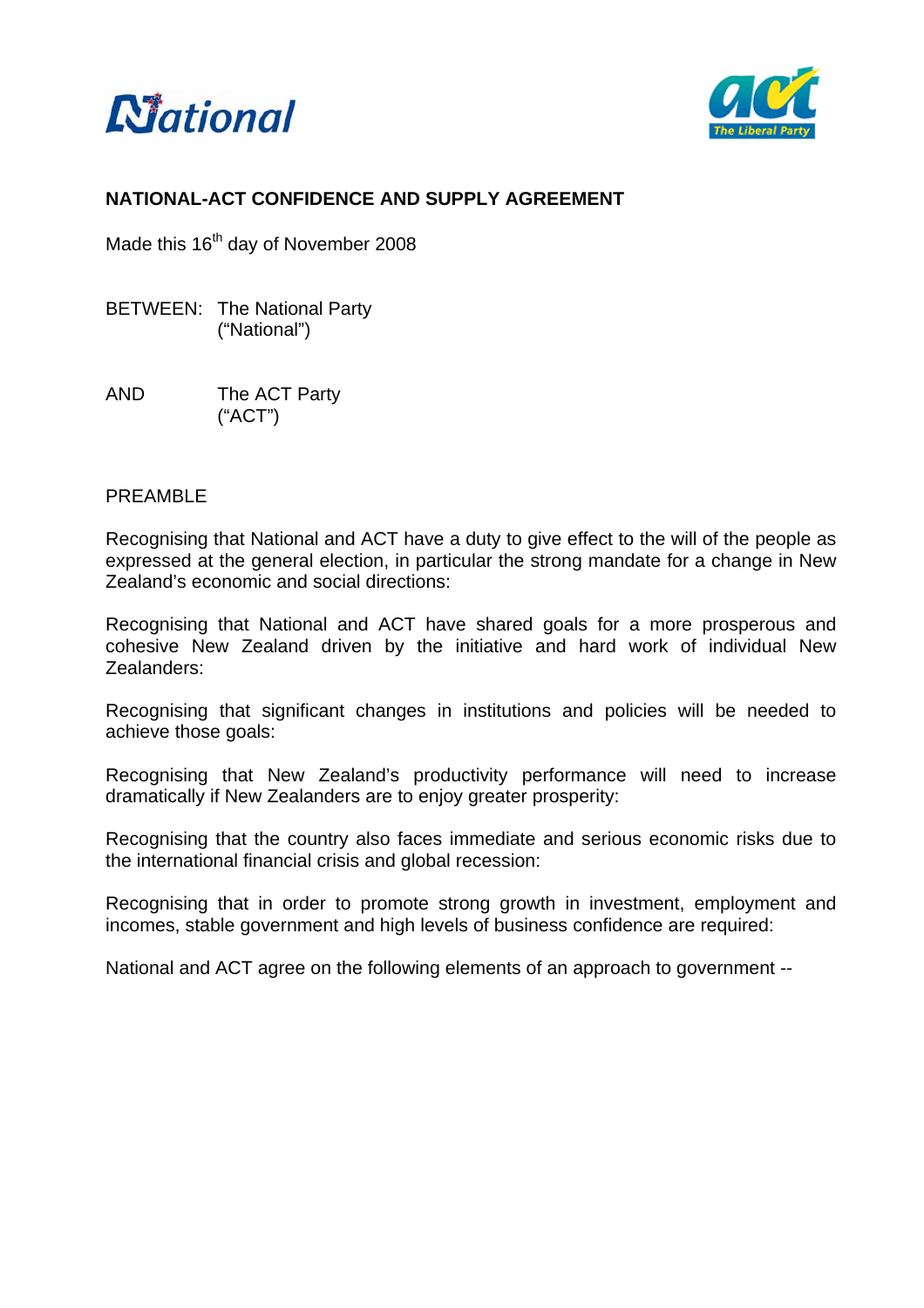# PHILOSOPHY

ACT notes and endorses the National Party's long-held respect for individual freedom, personal responsibility, and sanctity of property rights and to uphold other National values of:

- National and personal security
- Equal citizenship and equal opportunity
- Competitive enterprise and rewards for achievement
- Limited government
- Strong families and caring communities
- Good environmental quality.

#### JOINT ASPIRATIONS

National and ACT have joint aspirations for greater prosperity for New Zealanders, and see Australia as a benchmark. They have agreed on the concrete goal of closing the income gap with Australia by 2025. This will require a sustained lift in New Zealand's productivity growth rate to 3% a year or more.

Both parties recognise that achieving this goal will require significant improvements in New Zealand institutions and policies. Their joint commitment to limited government – government limited to its proper role – and greater economic freedom will need to be consistently adhered to. To that end they have agreed on the establishment of a high quality advisory group to investigate the reasons for the recent decline in New Zealand's productivity performance, identify superior institutions and policies in Australia and other more successful countries, and make credible recommendations on the steps needed to fulfil National's and ACT's aspirations.

The advisory group will report annually on the progress made to improve the quality of institutions and policies and whether New Zealand is on track to meet the 2025 goal.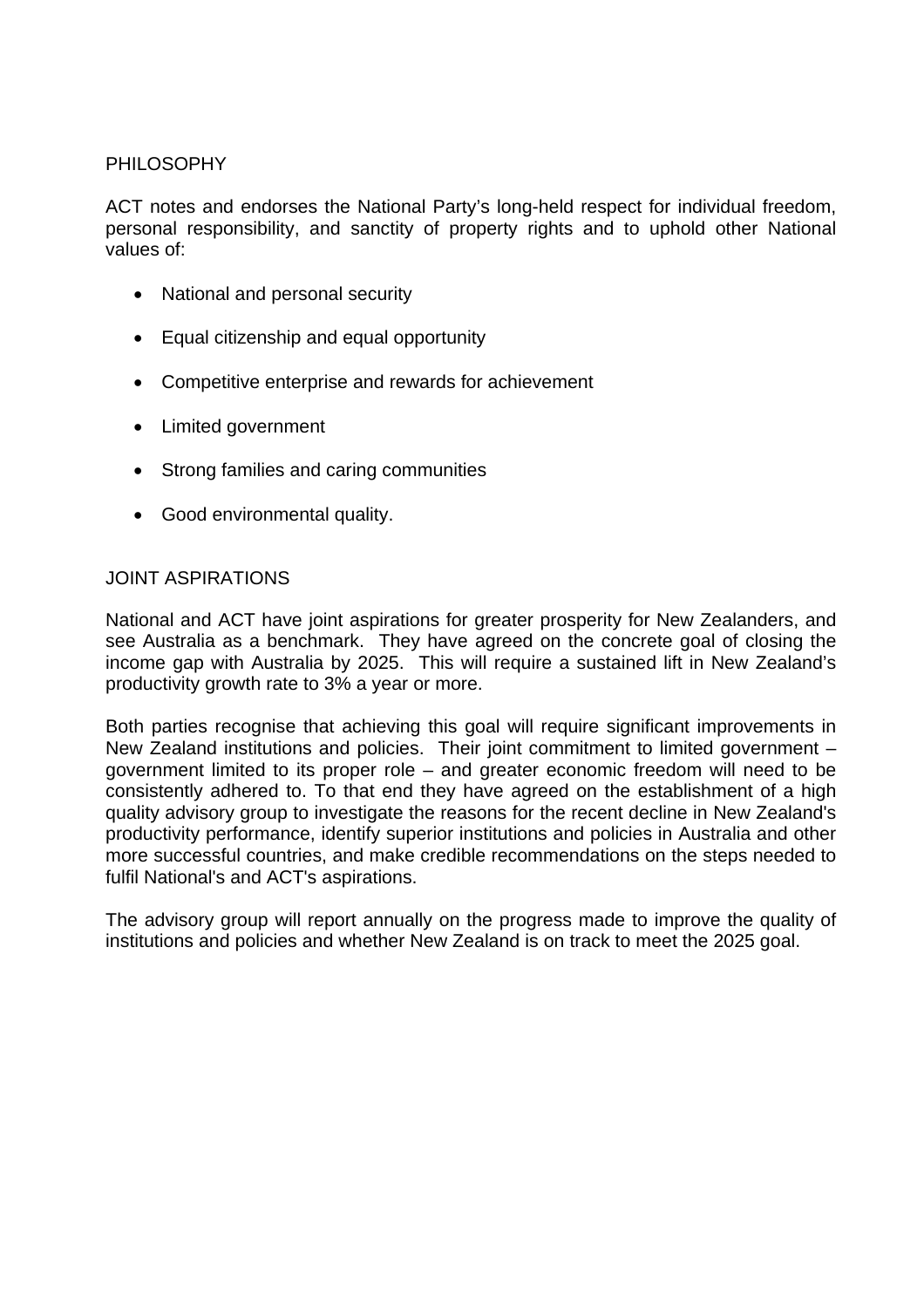# **INSTITUTIONS AND CONSULTATION**

A Leadership Council comprising the leaders of National and ACT will be established to regularly consult on major strategic elements of the government's programme, review progress towards improvements in the rate of productivity growth, and consider new initiatives. The Council will meet monthly and as required.

To enable ACT to make a substantive contribution to the government's programme, it will have adequate access to funding, in a bulk form or for specific projects, to enable it to commission contract research or other consultancy assistance. The terms of such funding will be a matter for the Leadership Council to decide.

The relationship between ACT and National will be based on good faith and no surprises.

National will consult with ACT on issues including:

- The broad outline of the legislative programme
- Key legislative measures
- Major policy issues
- Broad budget parameters
- Policy issues and legislative measures to which ACT is likely to be particularly sensitive.

Consultation will occur in a timely fashion to ensure ACT views can be incorporated into final decision-making.

Formal consultation will be managed between the Prime Minister's Office and the Office of the Leader of ACT.

Other cooperation will include:

- Access to relevant Ministers and officials by designated ACT MPs
- Regular meetings between the Prime Minister and the ACT Leader and as required on unscheduled matters to which ACT is particularly sensitive.
- Advance notification to the other party of significant announcements by either National or ACT
- Briefings by Ministers on significant issues before any public announcement.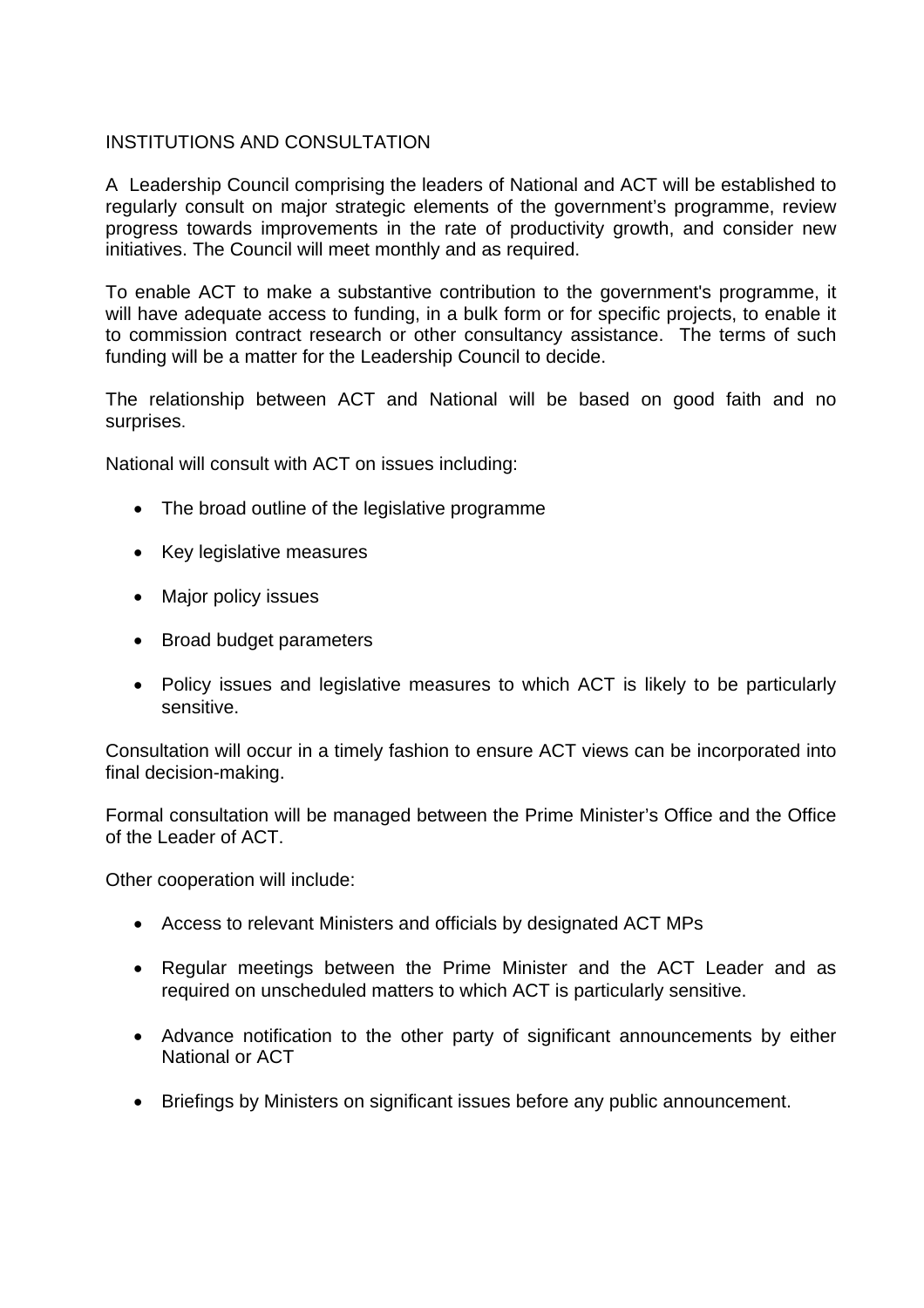#### MINISTERIAL POSITIONS

The Leader of ACT Rodney Hide MP and Heather Roy MP will be appointed to ministerial positions outside Cabinet.

Mr Hide will be appointed Minister of Local Government, Minister for Regulatory Reform and Associate Minister of Commerce. Mr Hide will also be appointed to be a member of the Cabinet Expenditure Control Committee dealing with the review of public expenditure. Mrs Roy will be appointed Minister of Consumer Affairs, Associate Minister of Defence and Associate Minister of Education.

ACT will also have a representative on the Cabinet Committee on Honours and Appointments.

#### POLICY PROGRAMME

National acknowledges that there are seven policy areas in which ACT requires progress to be made in the current term of Parliament:

#### *1. Law and Order*

Both National and ACT announced policies that involved stricter provisions in relation to sentencing, bail and parole. An incoming National-led government is committed to introducing legislation to give effect to these changes as a matter of priority.

National agrees to introduce the ACT Three Strikes Bill as a part of this package of measures, to receive submissions and consideration in the select committee.

National further agrees to give the ACT bill a fair hearing in the committee based on the evidence and give due weight to the submissions received.

#### *2. Climate Change*

National is committed to retaining measures to address New Zealand's Kyoto obligations, by making amendments to the legislation that will balance our environmental responsibilities with our economic needs. ACT campaigned on a policy of abolishing the ETS.

National agrees to a review by a special select committee of Parliament of the current Emissions Trading Scheme legislation and any amendments or alternatives to it, including carbon taxes, in the light of current economic circumstances and steps now being undertaken by similar nations.

National further agrees to pass forthwith an amendment to the ETS legislation delaying its implementation, repealing the thermal generation ban and making any other necessary interim adjustments until the select committee review is completed.

ACT is not opposed to New Zealand adopting responsible climate change policies. What it opposes is an ETS that was never adequately justified. If a rigorous select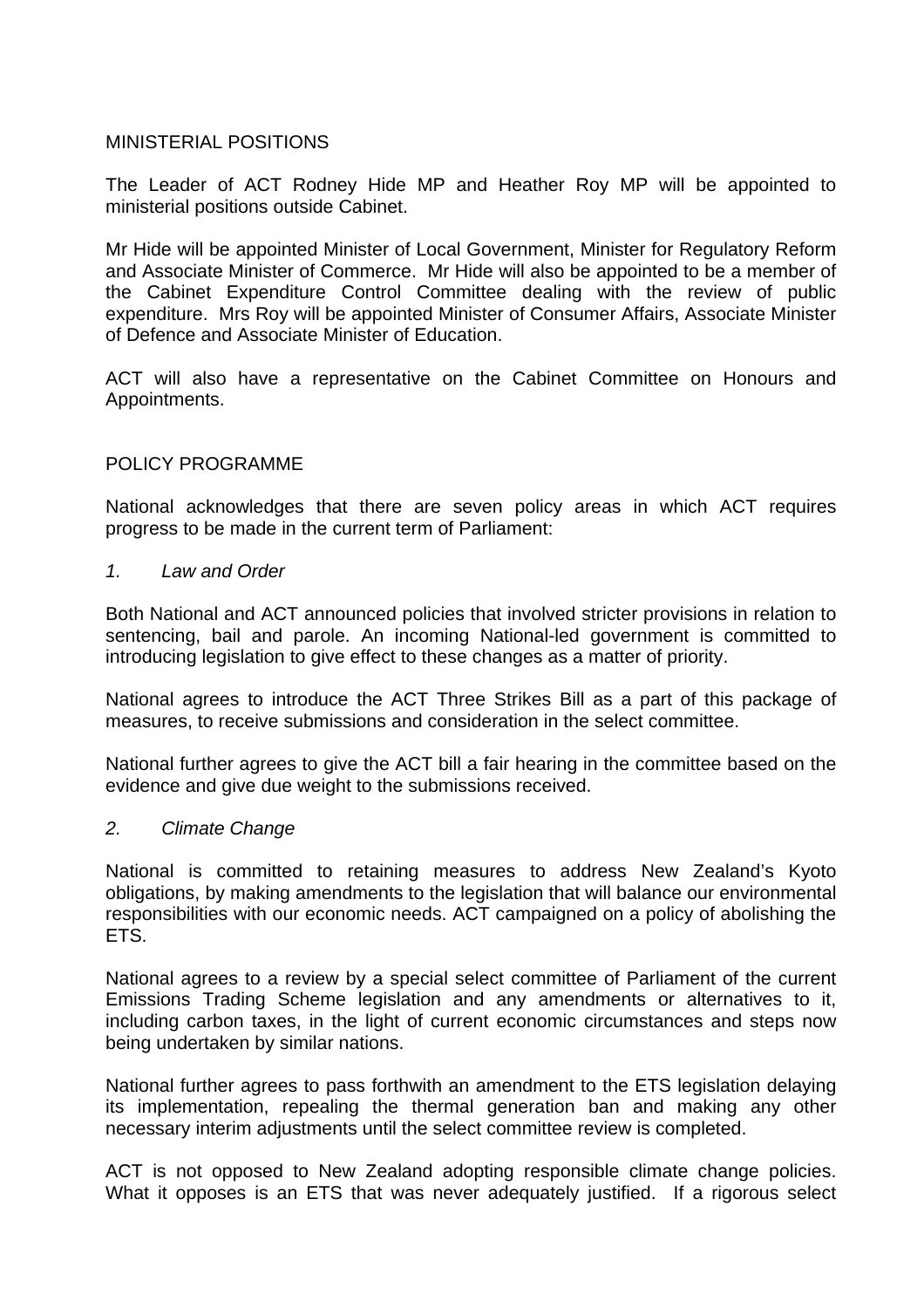committee inquiry establishes a credible case that New Zealanders would benefit from action by New Zealand, in conjunction with other countries that are important to us, ACT would be prepared to support legislation giving effect to such action. National agrees that the Terms of Reference for such an inquiry will be mutually agreed between ACT and National and that the Terms of Reference proposed by ACT are attached as Appendix 1 will be an initial basis for discussion.

# 3. *Controlling Government Expenditure*

National campaigned on the basis of placing a cap on the core bureaucracy, and moving resources out of back office processes and into front line services. ACT campaigned on the need for stricter disciplines in relation to public sector expenditure.

National agrees to work with ACT to achieve better value for money in the public sector by:

- Involving the ACT Leader Rodney Hide as a member of the Cabinet Expenditure Control Committee process. A focus of this work should be on elimination programmes that do not deliver value for money. As a member of the Expenditure Control Committee, ACT shall be entitled to the support of one Treasury official in its office to assist with this role.
- Establishing a series of Task Forces that include private sector representatives and private sector chairs to undertake fundamental reviews of all base government spending in identified sectors, and to report findings progressively to the cabinet control expenditure committee and relevant ministers. The reports will examine such matters as why a government programme is necessary in the national interest, the clarity and accountability of the spending objectives, whether progress towards the achievement of those objectives is adequately assessed, and whether it is clear that current programmes are superior to alternative means of achieving those objectives. The reports should clearly identify the quantum of core Crown spending that does not appear to be adequately justified as a result of the reviews. They should also report on the implications of their findings for what might be done in the longer term to reduce waste in government spending and improve its quality. The terms of reference and composition of each Task Force will be agreed between National and ACT, and each taskforce shall be supported by Treasury and external resources.
- Cooperating with ACT representative(s) on the Finance and Expenditure Committee in relation to Estimates, Financial Reviews and the conduct of select committee enquiries targeting areas of low quality expenditure.
- Giving full and constructive consideration of any proposals advanced by ACT promoting policies, procedures or legislation to restrain low quality expenditure.
- Support, within six months, the referral of ACT's Taxpayer Rights Bill to the Finance and Expenditure Committee of Parliament as a government measure with the aim of passing into law a cap on the growth of core Crown expenses.

The successful implementation of these policies will provide scope for significant tax reductions.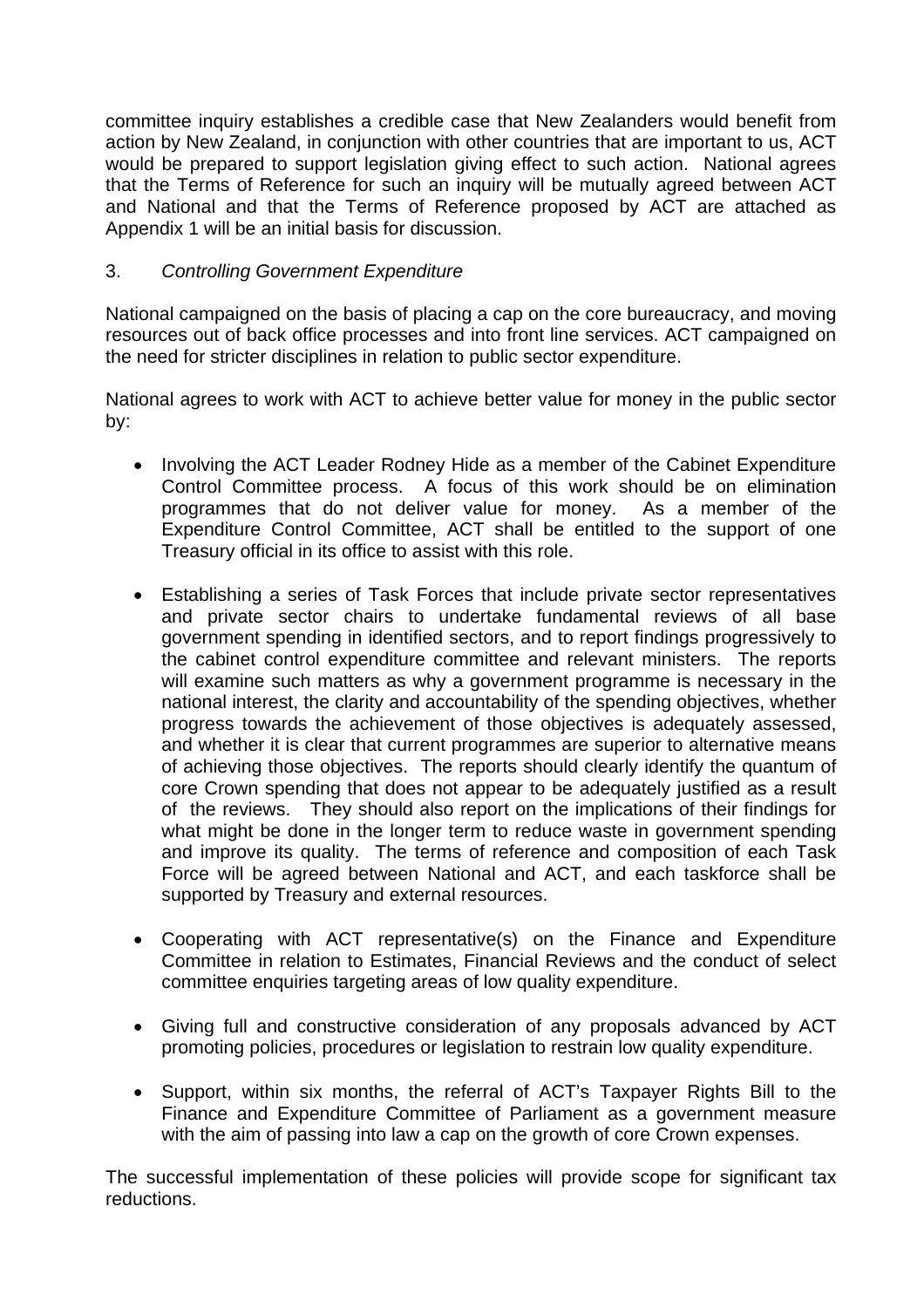# 4. *Tax*

National and ACT both recognise the importance of a broad-based, low-rate tax system for productivity and income growth. ACT favours a much flatter income tax scale, ideally a single rate of tax. National and ACT note that United Future favours reducing and aligning personal, trust and company taxes at a maximum rate of 30%. They agree that such a tax structure is a desirable medium-term goal-

# *5. Regulation*

To reduce the red tape and regulatory interventions that are reducing investment and depriving New Zealanders of jobs, National and ACT agree that the government will establish a task force to carry forward work on the Regulatory Responsibility Bill considered by the Commerce Committee of Parliament in 2008. The membership of the Taskforce to be jointly agreed by National and ACT.

National and ACT agree that the National-led government will explore the concept of a New Zealand Productivity Commission associated with the Productivity Commission in Australia in order to support the goals of higher productivity growth and improvements in the quality of regulation.

# *6. Resource Management Act*

National and ACT agree to promote investment, jobs, wages, employment and prosperity, as well as environmental improvement, through amendments to the RMA. The National-led government will establish a high quality advisory group to recommend short-term amendments to the RMA, including but not confined to those which National has put forward, as a basis for select committee consideration early in 2009. The membership of the group and its terms of reference will be agreed between National and ACT.

Beyond the short term, consideration will be given to further improvements, including better mechanisms for water allocation and compensation for regulatory takings of property rights. High quality advisory groups will be established for such tasks.

#### 7. Education

ACT notes that National has stated that it will "work, over time, to increase the education choices available to parents and pupils so families have more freedom to select schooling options that best meet the individual needs of their children." ACT also favours greater choice and competition in education.

In pursuit of these goals, National and ACT have agree to set up an inter-party working group, which shall be resourced as necessary to consider and report on policy options relating to the funding and regulation of schools that will increase parental choice and school autonomy.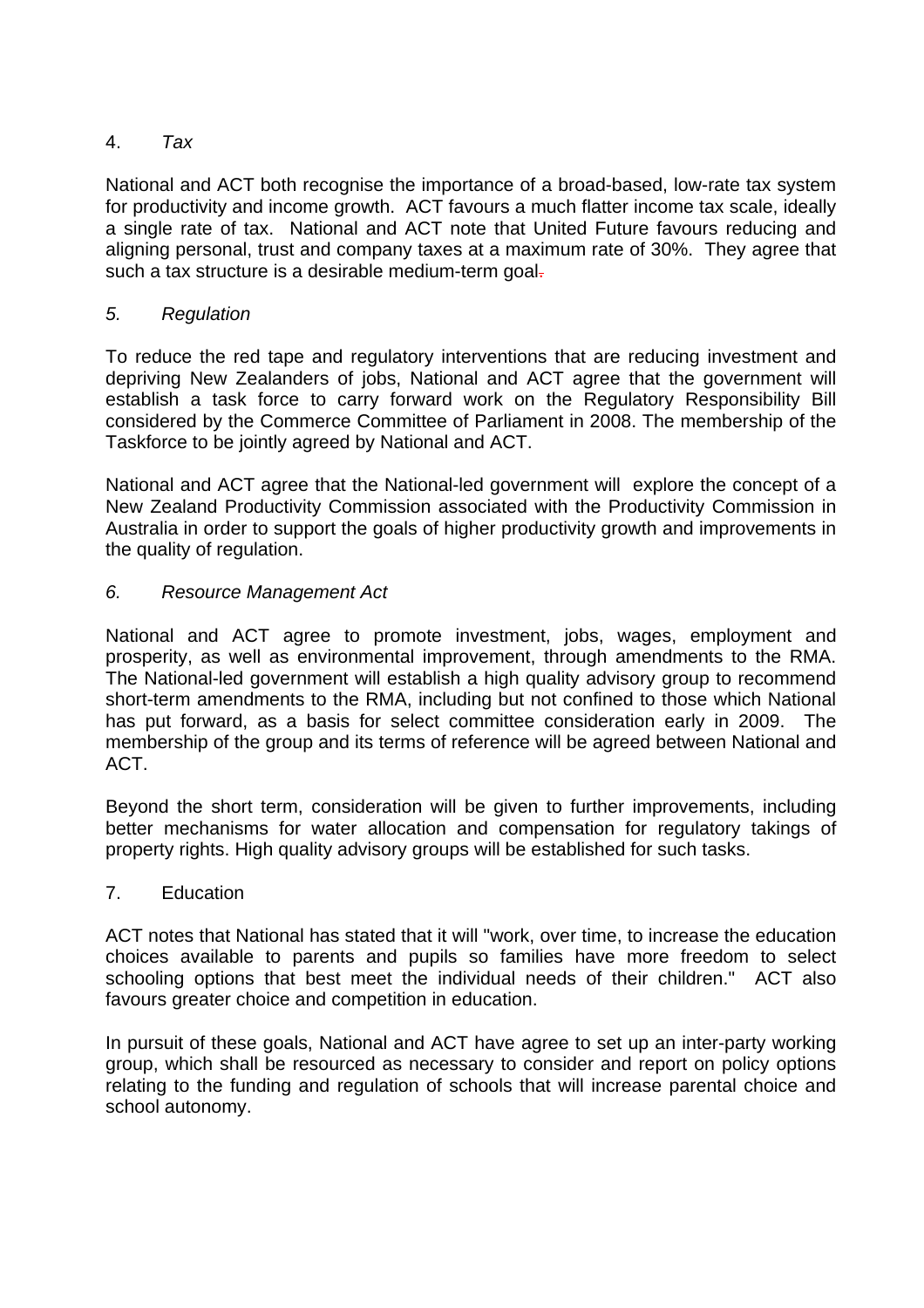# NATIONAL'S KEY COMMITMENT AND POST-ELECTION ACTION PLAN

National has identified the initiatives on National's *"My key commitments to you"* and *"National's Post-Election Action Plan"* publications as priorities for them. ACT agrees to support the legislation required to give effect to these policies. These publications are attached as Appendix 2.

Support for other legislation which is not part of a confidence or supply motion will be negotiated on a case by case basis.

National agrees to ongoing discussions on ACT's '20 point plan' election publication attached as Appendix 3 and other ACT policies.

#### **BRIFFINGS**

It is agreed that nominated spokespeople within ACT will be briefed on significant issues by Ministers and officials which are likely to be politically sensitive before any public announcements are made.

#### **CONFIDENTIALITY**

It is agreed that where briefings are provided to ACT, or where ACT is involved in a consultative arrangement with regard to legislation, policy or budgetary matters, all such discussions shall be confidential unless otherwise agreed.

In the event that government papers are provided to ACT in the course of consultation or briefings they shall be treated as confidential and shall not be released or the information used for any public purpose without the express agreement of the relevant **Minister** 

In the event that Cabinet or Cabinet committee papers are provided to ACT for the purposes of consultation they shall be provided to a designated person within the Office of the Leader who will take responsibility for ensuring they are accorded the appropriate degree of confidentiality.

#### COLLECTIVE RESPONSIBILITY

ACT agrees that its leader and any Minister or Associate Minister shall fully represent the government's position and be bound by Cabinet Manual provisions in respect of any areas within their portfolio responsibilities and to support all areas that are matters of confidence and supply.

Where there has been full participation in the development of a policy initiative outside of any portfolio responsibility held by the Leader of ACT, and that participation has led to an agreed position, it is expected that all parties to this agreement will publicly support the process and the outcome.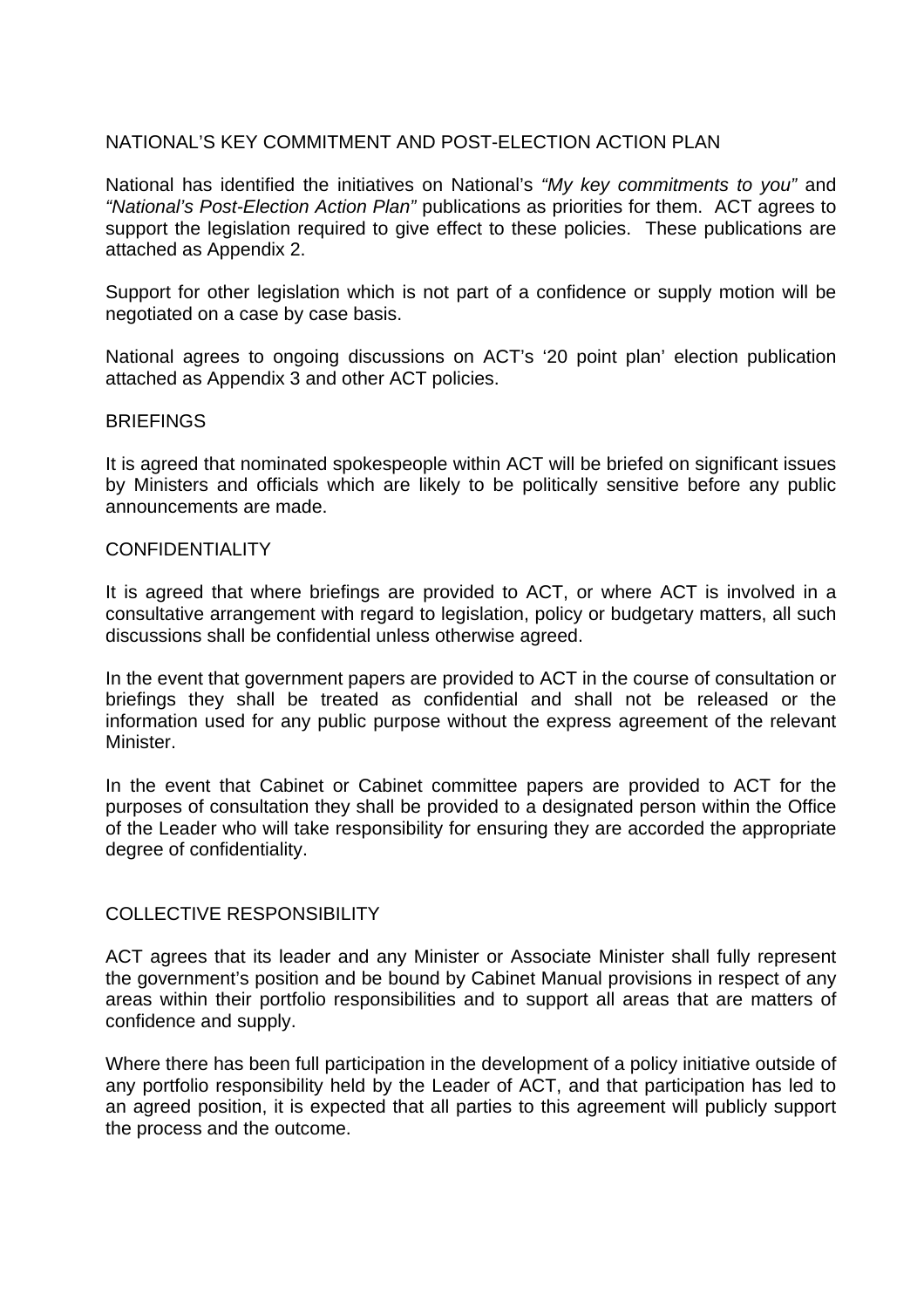#### PROCEDURAL MOTIONS

ACT agrees that it will support the government on procedural motions in the House and in select committees unless ACT has previously advised that such support is not forthcoming. National agrees that it will operate a no surprises policy with ACT on procedural motions it intends to put before the House or a select committee. If National fails to give ACT 48-hours notice of intended procedural motions, ACT shall not be bound by its obligations under this heading.

#### SELECT COMMITTEES

ACT and National will consult on the makeup and operation of select committees with a view to reaching an agreed position.

#### LEGISLATIVE PROGRAMME

Support for particular legislative measures which do not relate to confidence or supply will be negotiated on a case by case basis.

#### RELATIONSHIP TO OTHER CONFIDENCE AND SUPPLY AGREEMENTS

Both parties to this agreement recognise that National will be working with a range of parties both in terms of coalitions and confidence and supply arrangements.

National agrees that it will not enter into any other relationship agreement which is inconsistent with this agreement, and ACT and National agree that they will each act in good faith to allow all such agreements to be complied with.

#### CONFIDENCE AND SUPPLY

ACT agrees to provide confidence and supply, for the term of this Parliament, to a National-led government.

**Dated the 16 th November 2008** 

**John Key Community Community Rodney Hide National Leader ACT Leader**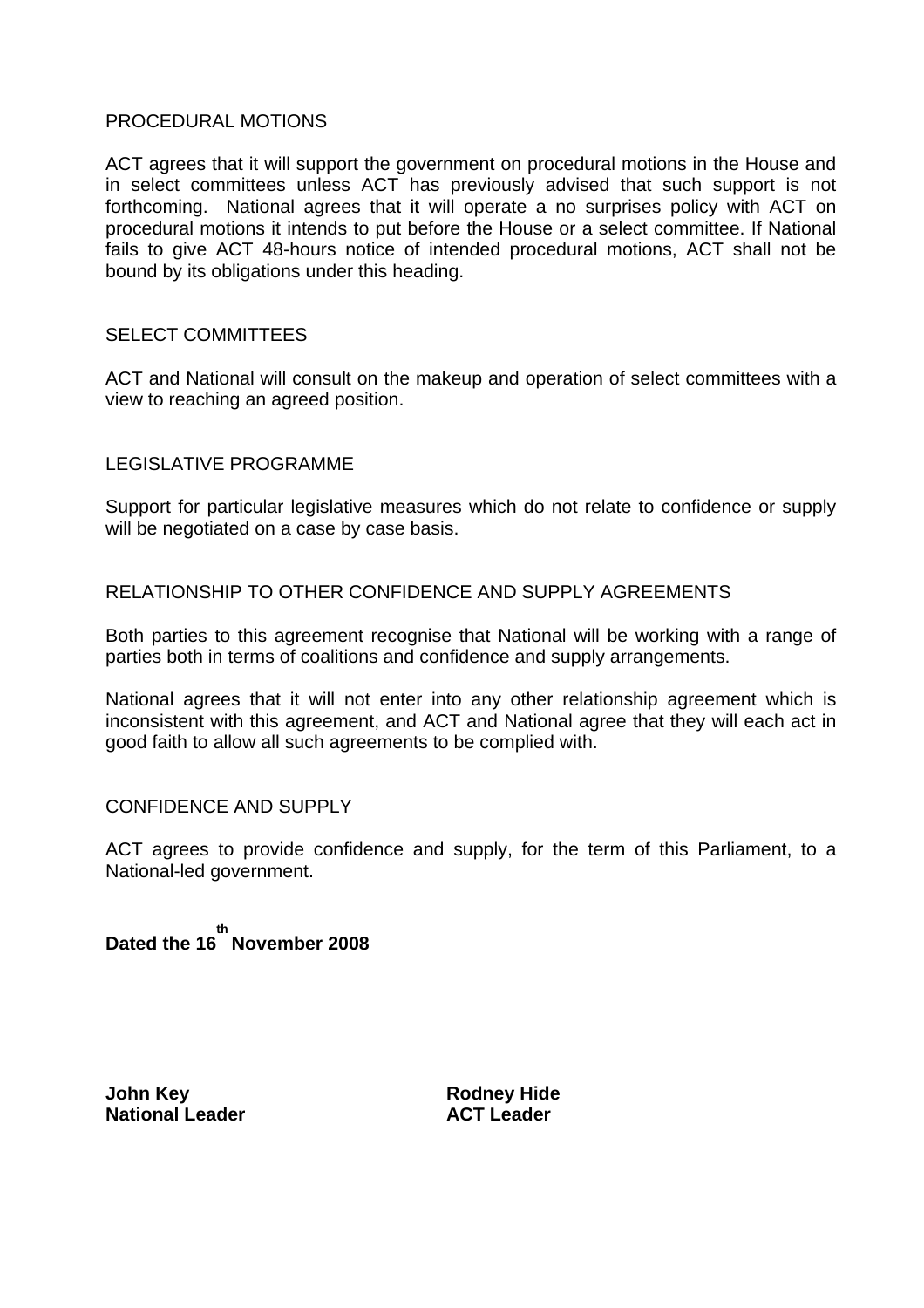#### Appendix 1:

# **Climate Change Select Committee**

# **Terms of Reference**

The Committee shall:

- hear competing views on the scientific aspects of climate change from internationally respected sources and assess the quality and impartiality of official advice
- hear views from trade and diplomatic experts on the international relations aspects of this issue
- consider the prospects for an international agreement on climate change post Kyoto I, and the form such an agreement might take
- require a high quality, quantified regulatory impact analysis to be produced to identify the net benefits or costs to New Zealand of any policy action, including international relations and commercial benefits and costs
- consider the impact on the New Zealand economy and New Zealand households of any climate change policies, having regard to the weak state of the economy, the need to safeguard New Zealand's international competitiveness, the position of trade-exposed industries, and the actions of competing countries
- examine the relative merits of a mitigation or adaptation approach to climate change for New Zealand
- consider the case for increasing resources devoted to New Zealand-specific climate change research
- examine the relative merits of an emissions trading scheme or a tax on carbon or energy as a New Zealand response to climate change
- consider the need for any additional regulatory interventions to combat climate change if a price mechanism (an ETS or a tax) is introduced
- consider the timing of introduction of any New Zealand measures, with particular reference to the outcome of the December 2009 Copenhagen meeting, the position of the United States, and the timetable for decisions and their implementation of the Australian government.

Future work on climate change, including the work of the select committee, shall be resourced by a high quality advisory group comprising government officials and private sector experts.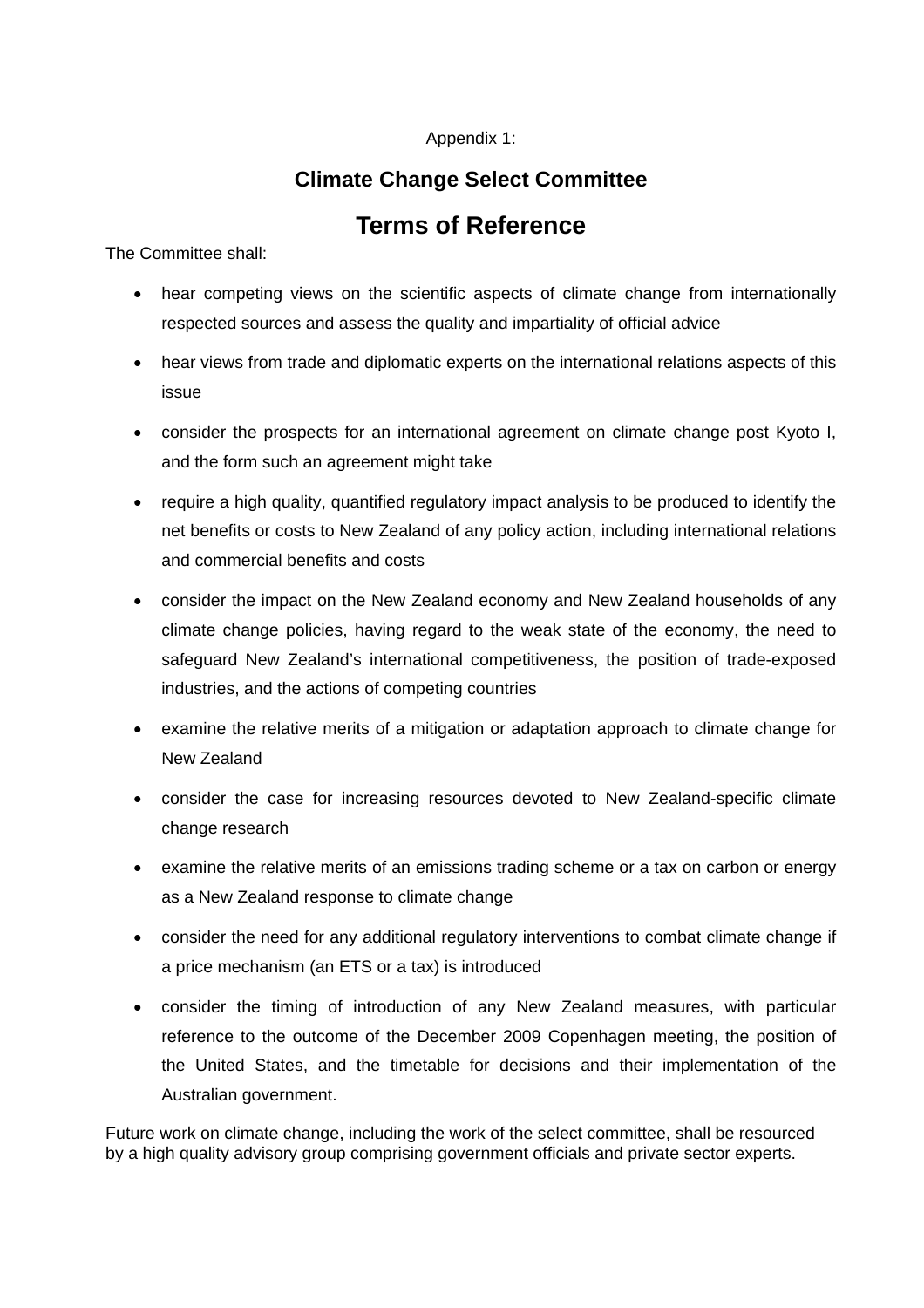Appendix 2

# My key commitments to you

10

# **If National is elected to lead the next Government, I personally guarantee that we will:**

1. Strengthen the economy, increase after-tax incomes and ensure Kiwis can get ahead under their own steam by **reducing personal taxes on 1 April 2009, 1 April 2010 and 1 April 2011.**

2. Maintain and build New Zealand's asset base by **increasing investment in infrastructure such as roads, broadband and public transport, and by not selling Kiwibank or any other state-owned company.**

3. Ensure government spending is focused on frontline services such as health and education by **capping the number of bureaucrats and putting real discipline around government spending.**

4. Make our communities safer by **ensuring the worst repeat violent offenders are not eligible for parole.** 

5. Confront failure in our school system by **setting National Standards in literacy and numeracy, and requiring all pupils' progress to be assessed and the results reported to parents in plain English.**

6. Tackle our health workforce crisis by **introducing voluntary bonding for new doctors, nurses and midwives, and by boosting the number of funded medical student places by 200 over five years.** 

7. Give families financial certainty by **continuing all Working for Families payments at current levels, keeping 20 hours ECE, and keeping caps on doctors' fees.** 

8. Give seniors financial certainty by **keeping the age of eligibility of NZ Superannuation at 65 and steadily increasing the amount of Super paid each week as a result of our personal tax cuts.**

9. Encourage people to save for their retirement, while making it fairer and more affordable for everyone in these tighter economic times, by **retaining KiwiSaver, with contributions at the 2% plus 2% level.**

10. Provide a safety net for those who are unable to work by **passing a law to maintain and inflation-index all benefit payments, while encouraging those who can work to go back to work.**

11. Encourage students to get rid of debt sooner by **keeping interest-free student loans and offering a 10% bonus on early repayments.**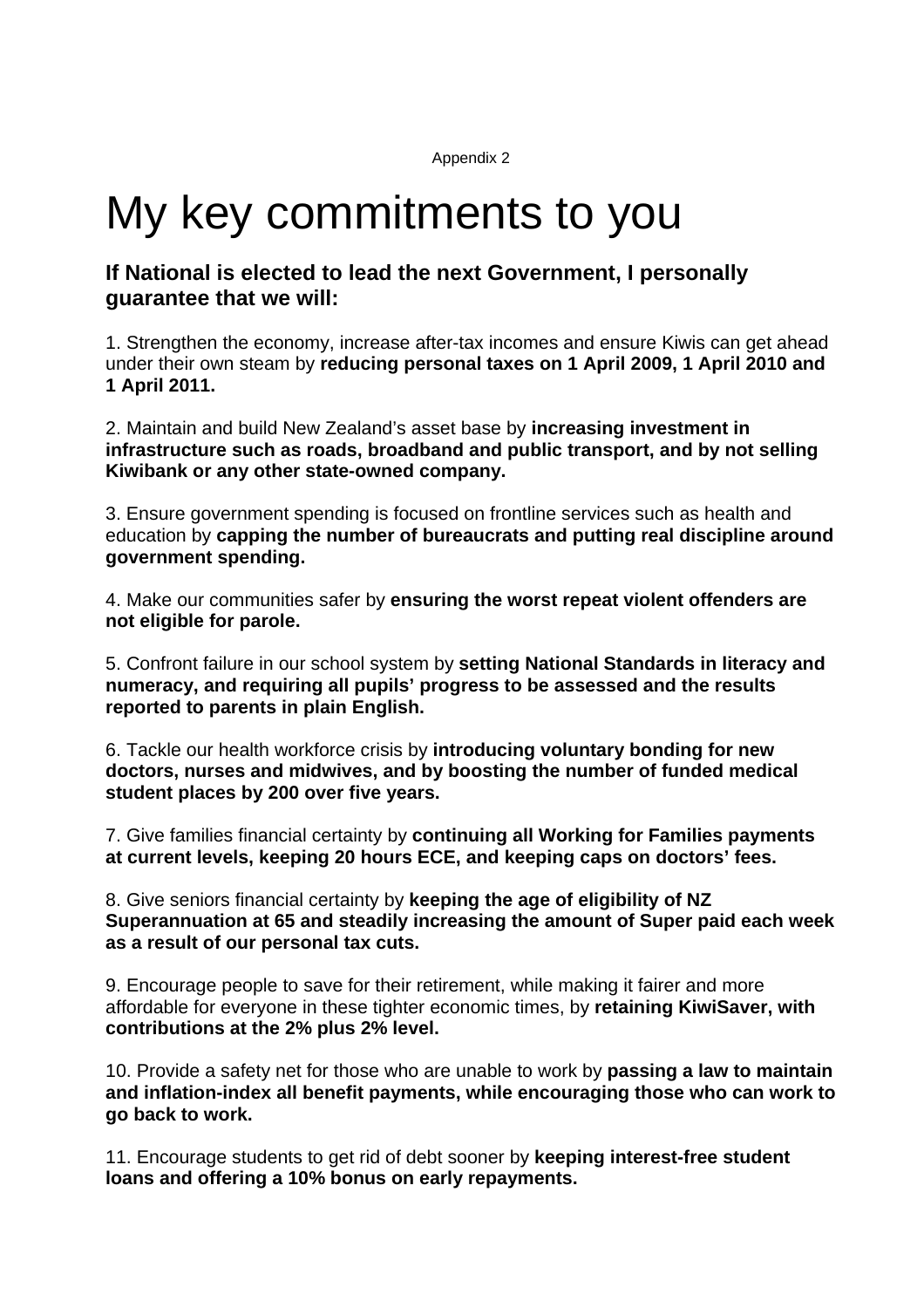# **NATIONAL'S POST-ELECTION ACTION PLAN**

National has a comprehensive plan to tackle the issues that matter to New Zealanders. Our policies have been fully costed and funded. If National is elected to lead the next Government, I will see to it that these first actions are carried out in our first 100 days after being sworn in to office.

John Key National Party Leader

# **FIRST ACTIONS ON THE ECONOMY**

- Introduce and pass National's tax package into law before Christmas, with tax cuts beginning on 1 April 2009.
- Update and publish the economic and fiscal forecasts to gauge the true state of the Government's books and determine the on-going effects of the international economic crisis.
- Appoint a Minister of Infrastructure and begin implementing our infrastructure plan.
- Introduce an RMA reform bill to reduce the costs, delays, and uncertainties in the Act.
- Introduce and pass National's transitional relief package into law to offer extra assistance to Kiwis who are worst hit by redundancy.
- Call in the public service chief executives and instruct them to undertake a line-by-line review of their department's spending.
- Establish a Cabinet Expenditure Control Committee to oversee the review of departmental spending and ensure savings are focused on the front line.
- Begin a regulatory review programme to identify and remove inefficient and superfluous regulation.

#### **FIRST ACTIONS ON LAW AND ORDER**

- Introduce legislation to remove the right of the worst repeat violent offenders to be released on parole.
- Introduce legislation to clamp down on criminal gangs and their drug trade.
- Introduce legislation to toughen the bail laws to make it harder for criminals awaiting trial to get bail.
- Introduce legislation to tackle increasing violent youth crime by bolstering the Youth Court with a range of new interventions and sentences.
- Introduce legislation to require DNA testing for every person arrested for an imprisonable offence.
- Introduce legislation to give police the power to issue on-the-spot protection orders to help them protect victims of domestic violence.
- Introduce legislation to compensate victims by levying criminals and putting the money into a Victims Compensation Scheme.

#### **FIRST ACTIONS ON EDUCATION**

- Amend the Education Act 1989 so the Minister of Education can set agreed National Standards in literacy and numeracy.
- Publish requirements for primary and intermediate schools to report to parents in plain English about how their child is doing compared to the set National Standards, and compared to other children their age.
- Begin work on allocating an additional \$500 million capital investment in schools in preparation for our first Budget to start future-proofing our schools.
- Introduce a "voluntary bonding" scheme which offers student loan debt write-offs to graduate teachers who agree to work in hard-to-staff communities or subjects.